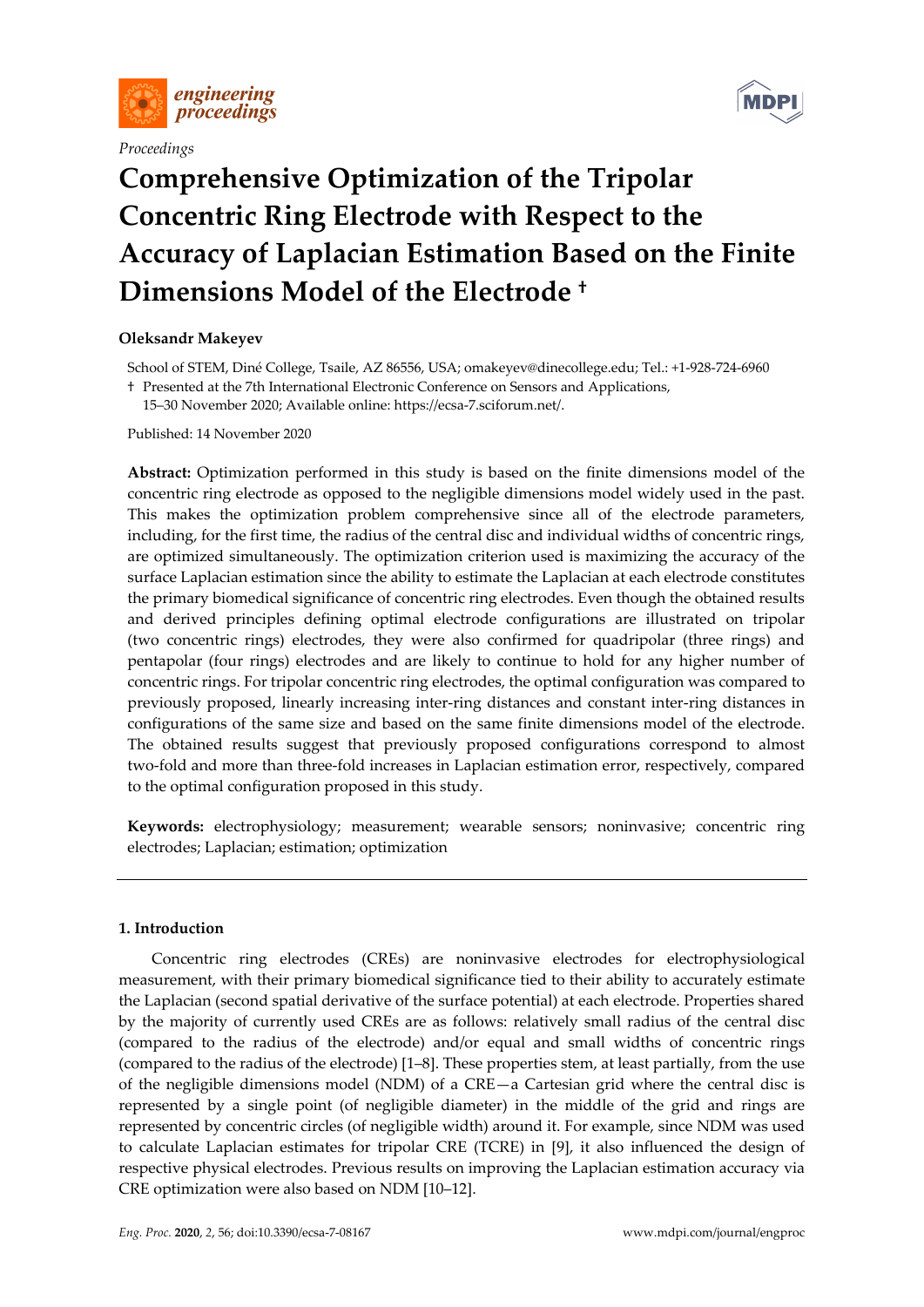The first proof of concept of the finite dimensions model (FDM) of the CRE with nonnegligible widths of concentric rings and the radius of the central disc was introduced in [13] before being developed into a comparison framework validated on human electrocardiogram data in [5]. This framework, allowing direct comparison between two CRE configurations with the same number of rings and the same size but with different radii of the central disc, widths of concentric rings, and inter-ring distances was used in this study to define and solve a comprehensive CRE optimization problem, maximizing the Laplacian estimation accuracy via said CRE. Unlike the NDM-based optimization problem that was solved in [12], this study includes and optimizes all the CRE parameters simultaneously. Absolute values of truncation term coefficients of the lowest remaining order were compared, since, in [11,12], ratios of these coefficients have been shown, using finite element method modeling, to be predictors of the Laplacian estimation error. Specifically, ratios of relative and maximum errors of Laplacian estimation calculated using finite element method modeling and analytic ratios of truncation term coefficients differed by less than 5% for combinations of linearly increasing inter-ring distances (LIIRD), constant inter-ring distances (CIRD), and linearly decreasing inter-ring distances TCREs, and quadripolar CREs [11], as well as for their quadratically increasing inter-ring distance counterparts [12]. Moreover, in [5], consistency between NDM and FDM in terms of values of truncation term coefficient ratios have been demonstrated for CIRD and LIIRD TCRE configurations. This is to be expected since NDM and FDM are also consistent in terms of the highest order of the truncation term that can be canceled out during derivation of the Laplacian estimate that has been shown to be equal to twice the number of concentric rings in the electrode in [10] (for NDM) and [13] (for FDM), respectively.

As a result of this study, general principles defining optimal CRE configurations maximizing the accuracy of Laplacian estimation are defined and illustrated for the case of TCREs. Moreover, optimal TCRE configuration is directly compared to LIIRD and CIRD configurations from [5]. CIRD configuration from [5] corresponds to a more than three-fold increase in Laplacian estimation error while LIIRD configuration from [5] corresponds to an almost two-fold increase in Laplacian estimation error compared to the optimal TCRE configuration proposed in this study.

## **2. Materials and Methods**

#### *2.1. Preliminaries*

Figure 1 represents the FDM diagrams of three TCRE configurations including CIRD (Figure 1A) and LIIRD (Figure 1B) ones that were used to illustrate the comparison framework in [5]. All three configurations in Figure 1 have the same radius subdivided into 9 equal intervals. CIRD and LIIRD configurations have the radius of the central disc and widths of both rings equal to 1/9 of the electrode radius. For CIRD configuration, both distance between the central disc and the middle ring and distance between the middle ring and the outer ring are equal to  $3/9$  (=  $1/3$ ) of the electrode radius. For LIIRD configuration, the distance between the central disc and the middle ring (2/9 of the electrode radius) is one half of the distance between the middle ring and the outer ring (4/9 of the electrode radius). Average potential on each concentric circle with the radius ranging from 1 to 9 is calculated using Huiskamp's Laplacian potential derivation based on the Taylor series expansion from [14]. Main steps of the comparison framework for TCRE configuration are listed below (see [5] for more detail) with similar steps used for quadripolar, pentapolar, etc., configurations:

- 1. Calculating the potentials on all three recording surfaces (central disc and two concentric rings) of the TCRE. For example, the potential on the central disc in all three TCRE configurations in Figure 1 is equal to the average of the potential at the center of the central disc and the potential on the concentric circle with radius equal to 1/9 of the electrode radius.
- 2. Canceling out the potential at the center of the central disc by taking bipolar differences between potentials on the middle ring and on the central disc and between potentials on the outer ring and on the central disc, respectively.
- 3. Combining the two bipolar differences linearly to cancel out the 4th (twice the number of concentric rings) order truncation term, solve for the surface Laplacian estimate, and to calculate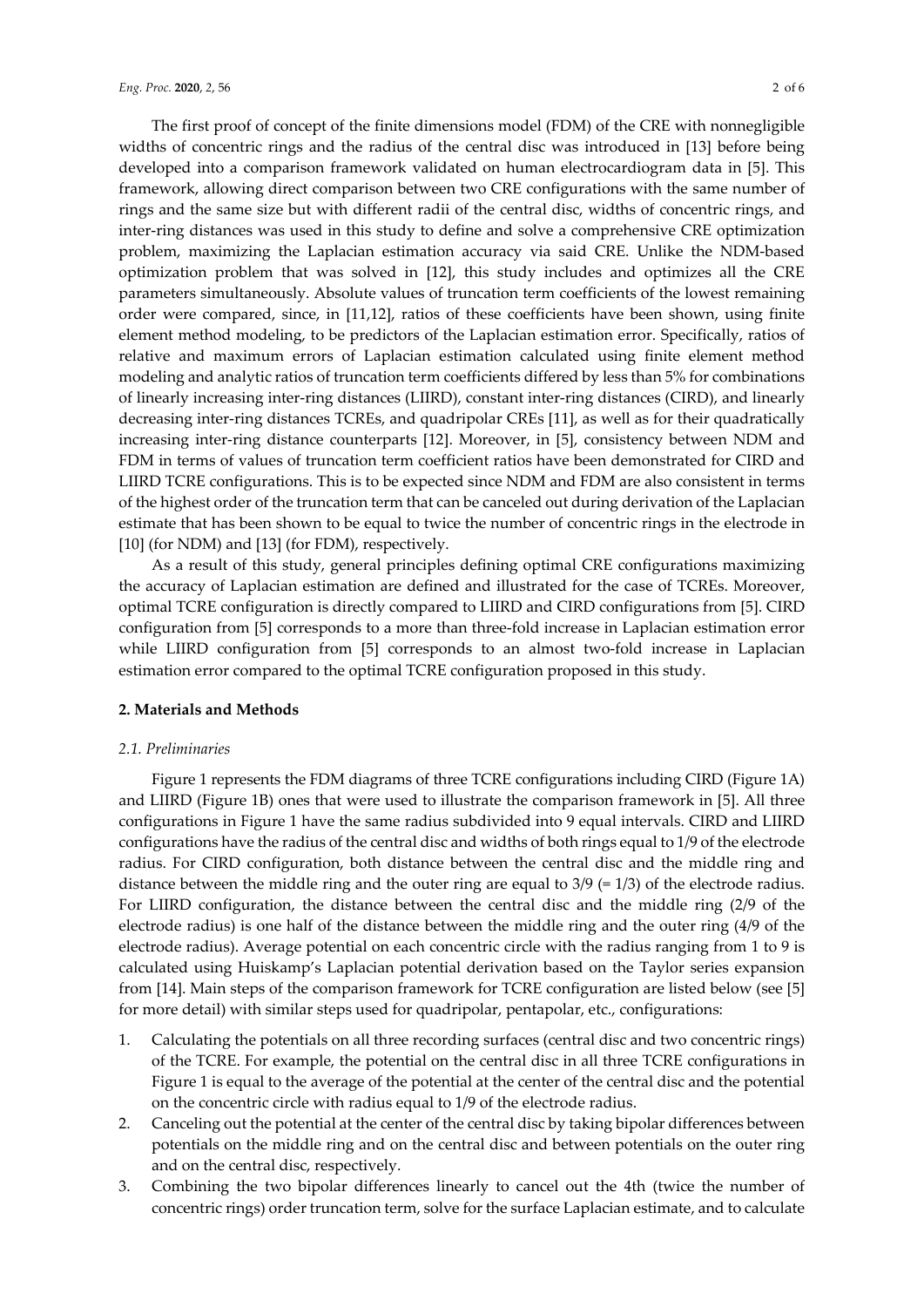the absolute value of the 6th order truncation term coefficient (lowest remaining truncation term order for TCRE). Lowest remaining truncation term order is used since "higher-order terms usually contribute negligibly to the final sum and can be justifiably discarded" from the Taylor series [15].



**Figure 1.** Finite dimensions models of three tripolar concentric ring electrode configurations including: (**A**) constant inter-ring distance configuration, (**B**) linearly increasing inter-ring distance configuration, and (**C**) optimal configuration with respect to the accuracy of Laplacian estimation.

## *2.2. Optimization Problem*

Comparison framework from [5] has been developed into a comprehensive optimization problem directly comparing not pairs but all the possible CRE configurations of the same size and with the same number of rings simultaneously. Absolute values of truncation term coefficients for the lowest remaining truncation term order were calculated for CRE configurations of given electrode size and with given number of rings including all the possible combinations of values for the radius of the central disc, widths of concentric rings, and inter-ring distances. The lowest absolute value of the truncation term coefficient corresponds to the highest accuracy of Laplacian estimation and vice versa.

## **3. Results**

## *3.1. General Principles Defining Optimal CRE Configurations*

Before the general principles that define optimal CRE configurations maximizing the accuracy of Laplacian estimation are introduced, the results of optimization for TCRE with the outer radius of the outer ring (the electrode radius) equal to 6 are presented in Table 1. These results will be used to illustrate each of the aforementioned principles.

**TCRE Number Central Disc Radius Middle Ring Radii Outer Ring Radii Absolute Value of the 6th Order Truncation Term Coefficient Increase with Respect to the**  Inner Outer Inner Outer **Indication Islam** Optimal (%) 1 1 2 3 4 6 0.685 0 2 1 2 3 5 6 0.717 4.65 3 1 2 4 5 6 1.096 59.99 4 1 3 4 5 6 1.250 82.53 5 2 3 4 5 6 1.369 99.93

**Table 1.** All possible tripolar concentric ring electrode configurations for the outer radius of the outer ring equal to 6.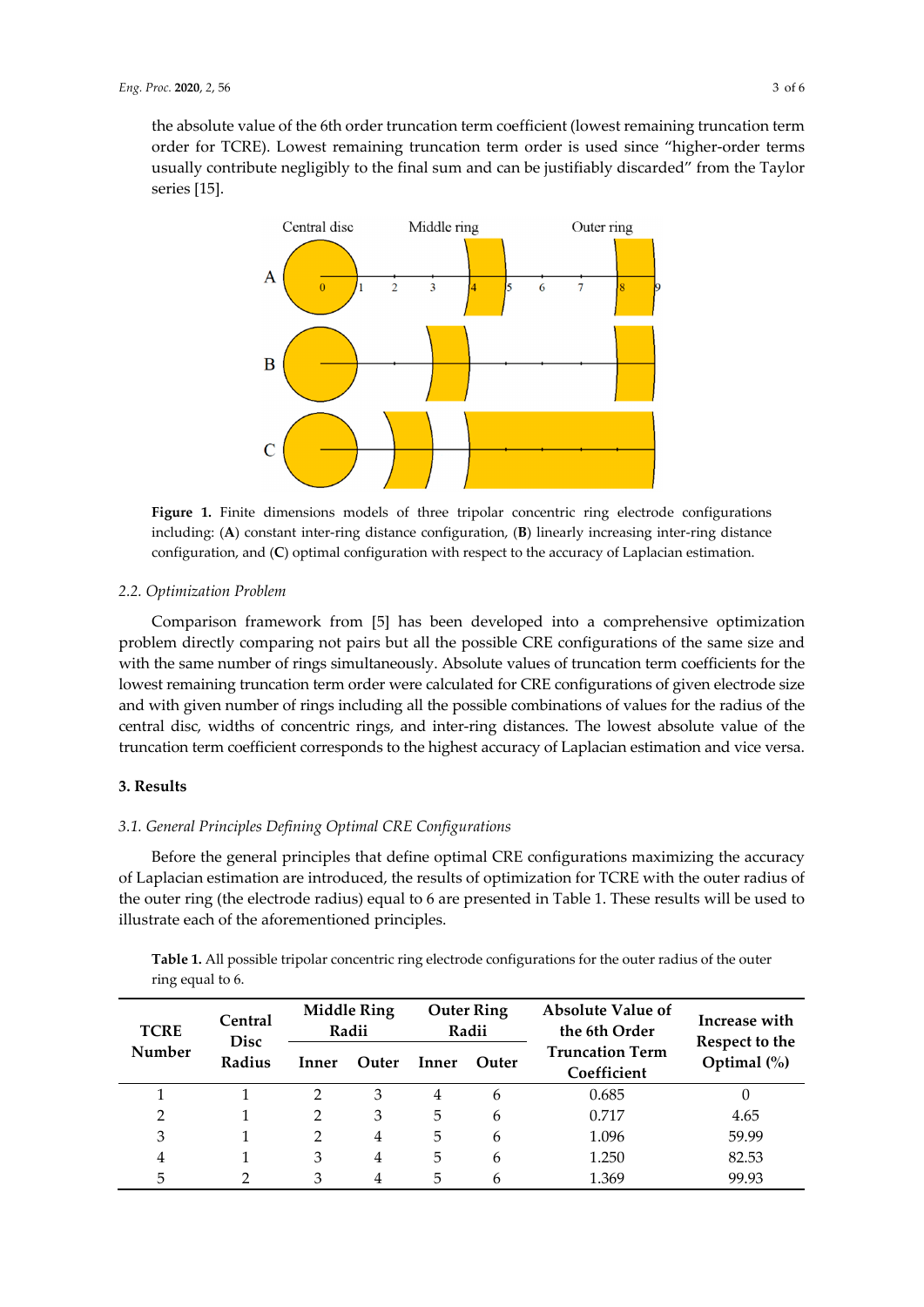Table 1 contains all five possible TCRE configurations sorted in accordance with the respective absolute values of the sixth order truncation term coefficients whose ratios have been shown to be predictors of the Laplacian estimation error in [11,12] (hence, the two terms are used interchangeably below). Percentage of increase in the absolute value of the sixth order truncation term coefficient with respect to the optimal configuration (TCRE configuration number 1) is also provided in the rightmost column of Table 1. It can be seen from Table 1 that even for such a small electrode radius of 6 (reducing it to 5 results in a single possible TCRE configuration), the difference between the Laplacian estimation errors for the optimal and the worst case scenario TCRE configurations (TCRE configuration number 5) approach 100%.

General principles defining optimal CRE configurations (independent of the number of concentric rings) in terms of accuracy of the surface Laplacian estimate are as follows:

- 1. In the optimal configuration, central disc and concentric rings are kept at minimum distances with minimum radius/widths except for the width of the outer ring. Example: TCRE configuration number 1 in Table 1.
- 2. Larger width of the outer ring is advantageous to smaller width in electrode configurations that are otherwise identical.

Example: TCRE configuration number 1 versus number 2 in Table 1.

- 3. Increasing the width of a concentric ring closer to the outer edge of the electrode is advantageous to increasing the width of a concentric ring closer to the central disc. Example: TCRE configuration number 2 versus numbers 1 and 3 in Table 1.
- 4. Increasing the width of any concentric ring is advantageous to increasing the radius of the central disc.

Example: TCRE configuration number 1 versus numbers 3 and 5 in Table 1.

5. Increasing the distance between recording surfaces closer to the outer edge is advantageous to increasing the distance between recording surfaces closer to the central disc. Example: TCRE configuration number 2 versus number 4 in Table 1.

## *3.2. Comparison of the Optimal TCRE Configuration with Previous Results*

Results of FDM optimization for TCREs are compared with our previously obtained results in Table 2 that correspond to the outer radius of the outer ring (the electrode radius) equal to 9.

**Table 2.** Selected tripolar concentric ring electrode configurations for the outer radius of the outer ring equal to 9.

| <b>TCRE</b><br>Number | Central<br><b>Disc</b> | <b>Middle Ring</b><br>Radii |                | <b>Outer Ring</b><br>Radii |       | <b>Absolute Value of the</b><br>6th Order Truncation | Increase with<br>Respect to the |
|-----------------------|------------------------|-----------------------------|----------------|----------------------------|-------|------------------------------------------------------|---------------------------------|
|                       | Radius                 | Inner                       | Outer          | Inner                      | Outer | <b>Term Coefficient</b>                              | Optimal $(\%)$                  |
|                       |                        | 2                           | 3              | 4                          | 9     | 1.447                                                | $\theta$                        |
| 2                     | 1                      | 2                           | 3              | 5                          | 9     | 1.458                                                | 0.78                            |
| 3                     | 1                      | 2                           | 3              | 6                          | 9     | 1.489                                                | 2.94                            |
| 4                     | 1                      | 2                           | 3              | 7                          | 9     | 1.550                                                | 7.19                            |
| 5                     | 1                      | 2                           | 3              | 8                          | 9     | 1.650                                                | 14.07                           |
| .                     | .                      | .                           | $\cdots$       | .                          | .     | $\cdots$                                             | $\cdots$                        |
| 15                    | 1                      | 3                           | $\overline{4}$ | 8                          | 9     | 2.883                                                | 99.33                           |
| .                     | .                      | .                           | .              | .                          | .     | $\cdots$                                             | .                               |
| 30                    | 1                      | 4                           | 5              | 8                          | 9     | 4.528                                                | 213.01                          |
| .                     | .                      | .                           | .              | .                          | .     | $\cdots$                                             | $\cdots$                        |
| 66                    | 4                      | 5                           | 7              | 8                          | 9     | 9.189                                                | 535.22                          |
| 67                    | 2                      | 6                           | 7              | 8                          | 9     | 9.407                                                | 550.35                          |
| 68                    | 3                      | 6                           | 7              | 8                          | 9     | 9.901                                                | 584.45                          |
| 69                    | 4                      | 6                           | 7              | 8                          | 9     | 10.436                                               | 621.46                          |
| 70                    | 5                      | 6                           | 7              | 8                          | 9     | 10.879                                               | 652.05                          |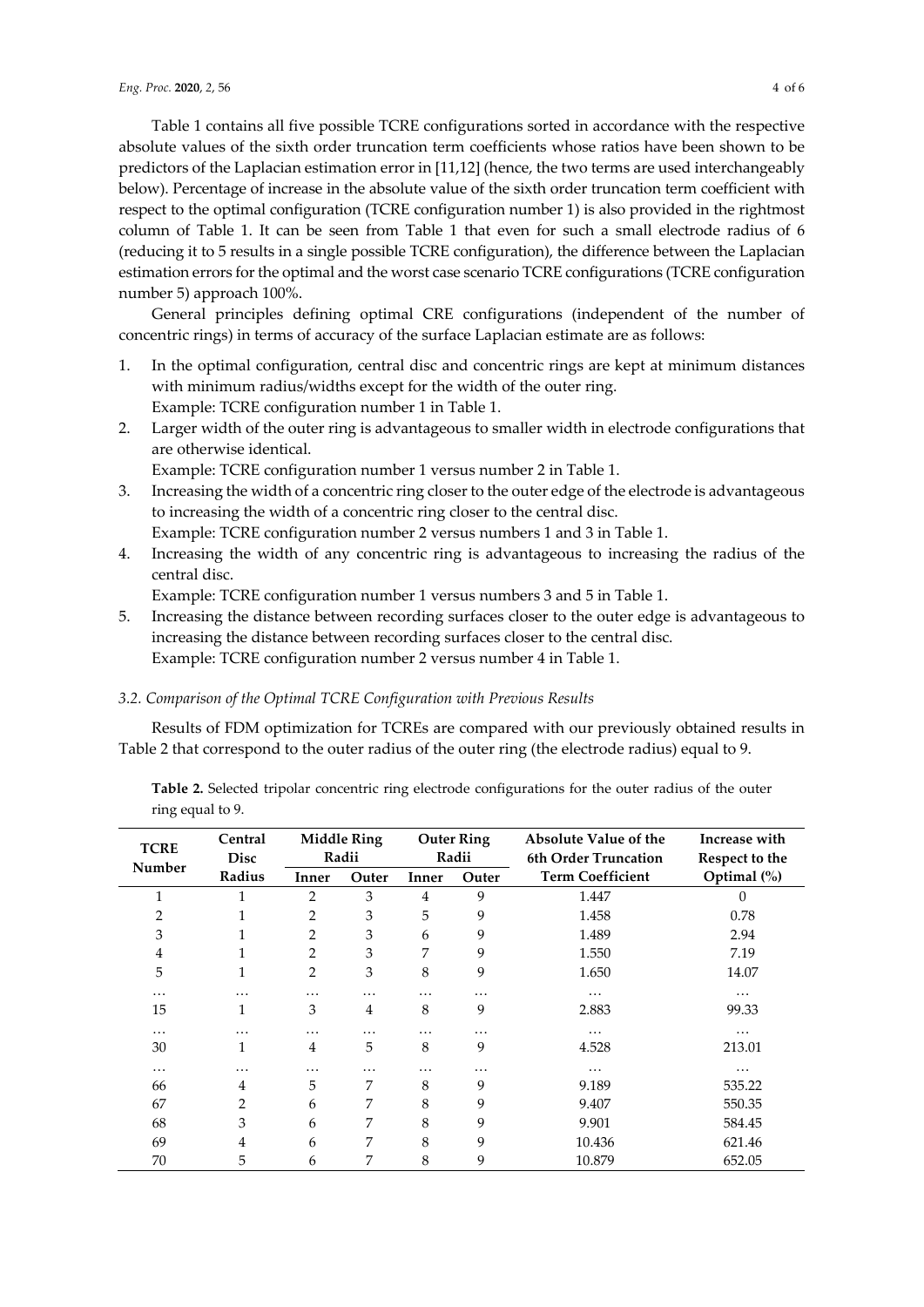Out of the total of 70 possible TCRE configurations with radius equal to 9, Table 2 presents the top five, the bottom five, and two TCRE configurations assessed in [5]: CIRD (TCRE configuration number 30; Figure 1A) and LIIRD (TCRE configuration number 15; Figure 1B). While the results in Table 2 follow the same general principles defining optimal CRE configurations as the results in Table 1, the difference between the Laplacian estimation errors for the optimal and the worst case scenario TCRE configurations increased to over 650% in Table 2 compared to under 100% in Table 1. This increase of more than 6.5 times is due to the mere 1.5 times increase in the electrode radius (from 6 in Table 1 to 9 in Table 2). More importantly, in direct comparison, the optimal TCRE configuration (TCRE configuration number 1 in Table 2; Figure 1C) outperforms two TCRE configurations from [5] by 99.33% and 213.01%, respectively, in terms of the Laplacian estimation error.

#### **4. Discussion**

In this study optimizing the FDM-based TCRE configurations with respect to the accuracy of Laplacian estimation (Tables 1 and 2), the distinctive feature of the obtained results is that in optimal TCRE configurations, the recording surfaces account for the vast majority of the electrode surface area, minimizing the distances between the recording surfaces (e.g., optimal TCRE configuration in Figure 1C). This is markedly different from the currently used CREs, where the majority of the electrode surface area corresponds to the distances between the recording surfaces (for example, see CREs from [5,6]). Compared to the optimal TCRE configuration (Figure 1C), the LIIRD configuration of the same size (Figure 1B) increases the Laplacian estimation error almost two-fold, while the CIRD configuration (Figure 1A) corresponds to a more than three-fold increase. These results have the potential to inform the design of future CREs and could not have been obtained with simplistic NDM.

At the same time, some aspects of FDM-based optimal configurations are consistent with the previous results obtained using NDM. For example, locating the middle ring closer to the central disc than to the outer ring is consistent with analytical and finite element method modeling results from [11,12]. Another example is an increase in Laplacian estimation error associated with an increase in the size of the electrode observed via modeling in [10–12]. Similar results can be seen in Tables 1 and 2, corresponding to the TCRE radius increasing from 6 to 9, with the optimal absolute value of the sixth order truncation term coefficient increasing from 0.685 to 1.447, respectively.

The only optimization criterion used in this study was maximizing the accuracy of surface Laplacian estimation via the CRE. Other optimization criteria may result in different optimal electrode configurations so adding additional optimization criteria to the optimization problem solved in this study is one of the directions of future work. More importantly, for optimal CRE configurations, the question of how small the distances between the recording surfaces can be before shorting due to salt bridges negatively affects the accuracy of Laplacian estimation becomes more critical than before, since the first principle defining optimal configurations is to ensure that these distances are minimal. Modeling or prototyping of optimal CRE configurations is needed to answer this question.

**Funding:** This research was funded by the National Science Foundation (NSF) Division of Human Resource Development (HRD) Tribal Colleges and Universities Program (TCUP), grant number 1914787 to O.M.

**Acknowledgments:** The author gratefully acknowledges Ernst Kussul and Tetyana Baydyk (National Autonomous University of Mexico, Mexico) for the constructive discussions and helpful comments.

**Conflicts of Interest:** The author declares no conflict of interest. The funders had no role in the design of the study; in the collection, analyses, or interpretation of data; in the writing of the manuscript, or in the decision to publish the results.

#### **References**

1. Wang, K.; Parekh, U.; Pailla, T.; Garudadri, H.; Gilja, V.; Ng, T.N. Stretchable Dry Electrodes with Concentric Ring Geometry for Enhancing Spatial Resolution in Electrophysiology. *Adv. Healthc. Mater.* **2017**, *6*, 1700552, doi:10.1002/adhm.201700552.